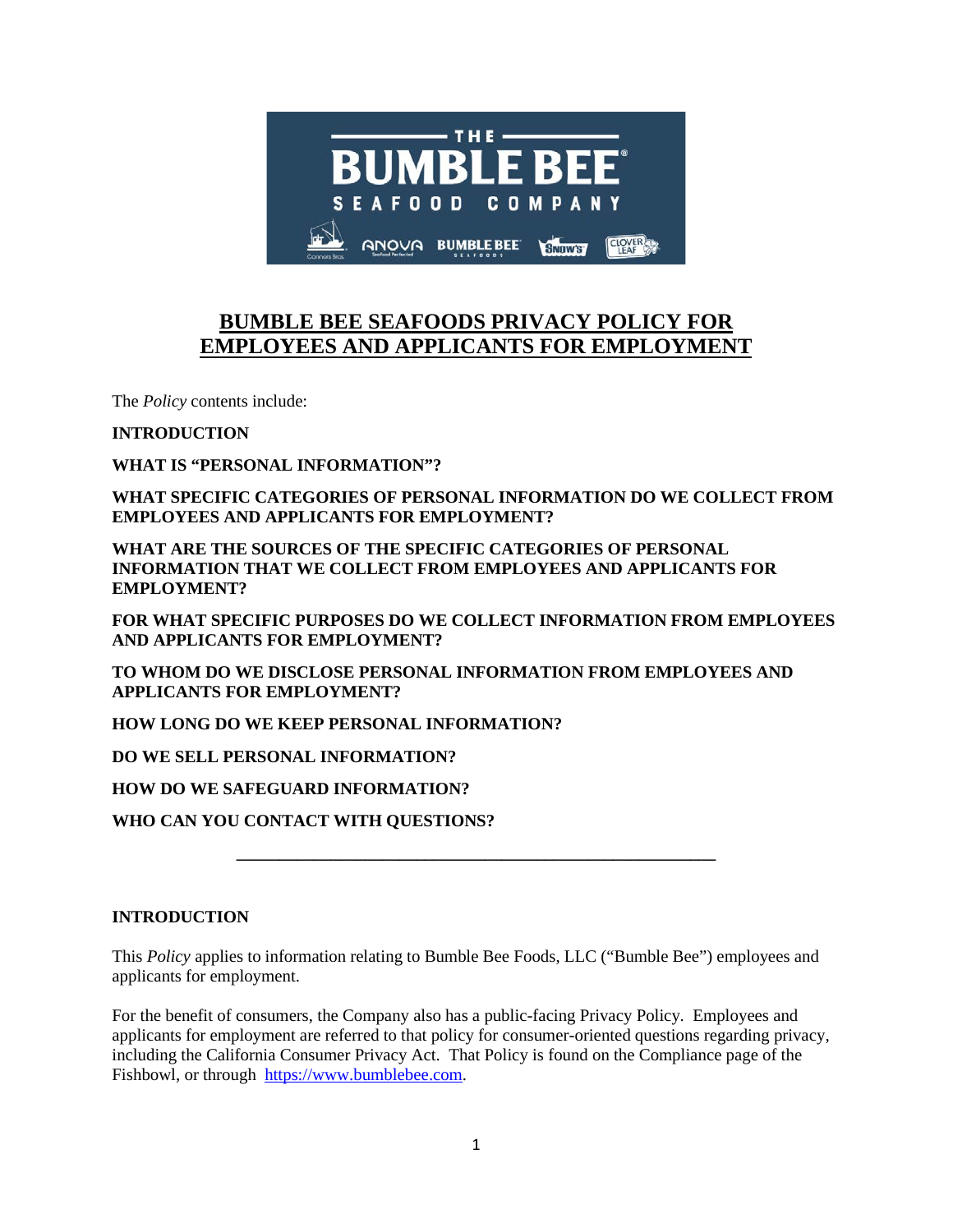We update this policy every year. This Policy became effective on **February 4, 2022**.

# **WHAT IS "PERSONAL INFORMATION"?**

This *Policy* applies to all Personal Information of Bumble Bee Foods, LLC ("Bumble Bee") employees and applicants for employment collected, processed, or stored by Bumble Bee. Any information that is personally identifiable – including, but not limited to, your name, address, zip code, email address, IP address, telephone numbers, birth date, and security question answers – is considered Personal Information.

# **WHAT SPECIFIC CATEGORIES OF PERSONAL INFORMATION DO WE COLLECT FROM EMPLOYEES AND APPLICANTS FOR EMPLOYMENT?**

We collect the following categories of information from employees and applicants for employment:

- Name
- Address
- Social Security Number
- Date of birth
- Employment history
- Education
- Telephone numbers
- Passport numbers
- Driver's license information
- Banking information
- Biometric voice and fingerprint
- Photographic image
- Medical information
- Audio messages
- Race
- Gender
- Veteran status
- Information contained in email communications over the Company email system.
- Relating to Covid 19, for employees only:
	- Whether or not employees have been vaccinated against Covid 19, including proof of vaccination for those who have been vaccinated.
	- Whether the Covid 19 vaccine is medically contraindicated for particular employees, or medical necessity requires a delay in vaccination.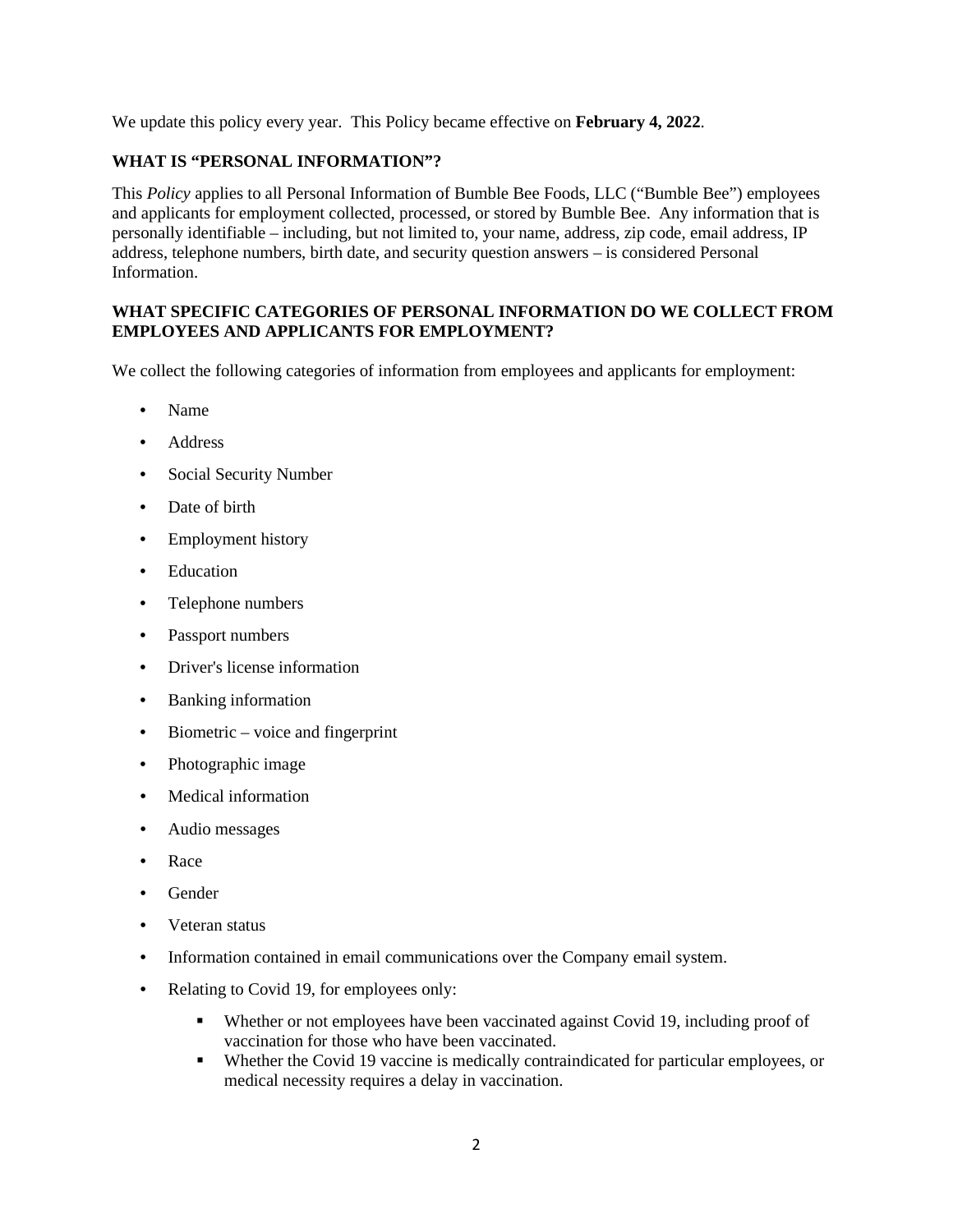- Whether particular employees cannot be vaccinated for Covid 19 and/or wear a face covering as required by policy because of a disability or due to a sincerely held religious belief, practice, or observance.
- Whether employees test positive for Covid 19.
- If tested for Covid 19, the type or types of tests taken.
- If employees had a Covid 19 infection or positive Covid 19 test requiring a medical removal from the workplace.
- Results of a Covid 19 test allowing employees to return to work.<br>Whether employees have been diagnosed with Covid 19 by a lice
- Whether employees have been diagnosed with Covid 19 by a licensed healthcare provider.
- If employees have severe COVID-19 or an immune disease, the guidance provided by a licensed healthcare provider regarding return to work.

#### **WHAT ARE THE SOURCES OF THE SPECIFIC CATEGORIES OF PERSONAL INFORMATION THAT WE COLLECT FROM EMPLOYEES AND APPLICANTS FOR EMPLOYMENT?**

We obtain this information from employees and applicants for employment through email, regular mail, telephone contacts, and in-person interviews.

Email communications over the Company email.

# **FOR WHAT SPECIFIC PURPOSES DO WE COLLECT PERSONAL INFORMATION FROM EMPLOYEES AND APPLICANTS FOR EMPLOYMENT?**

We use some of this information to determine an applicant's eligibility for employment.

We use information from employees to administer internal functions – including without limitation pay, benefits, time and attendance, workers' compensation, and access to protected space.

We use information relating to race and gender voluntarily submitted to us from employees and applicants for employment to comply with Title VII of the Civil Rights Act of 1964, the federal equal employment opportunity law which makes it illegal to discriminate against a person on the basis of a legally protected class – for example, race, color, religion, gender, and national origin.

We use information relating to veteran status voluntarily submitted to us from employees and applicants for employment to comply with the Vietnam Era Veterans Readjustment Assistance Act.

We use employee email information over the Company email system for any lawful purpose – including business conduct or human resources inquiries, ensuring that use of the system is authorized, and operational security.

For employees only, we use information relating to Covid 19 vaccination status and Covid 19 testing to comply with the *Bumble Bee Seafoods Mandatory Covid 19 Vaccination Policy.*

# **TO WHOM DO WE DISCLOSE PERSONAL INFORMATION FROM EMPLOYEES AND APPLICANTS FOR EMPLOYMENT?**

We disclose Personal Information from employees to regulatory agencies – including the California Department of Industrial Relations, Division of Workers' Compensation, and California Department of Labor, Employment Development Department.

When necessary, we disclose Personal Information from employees to our workers' compensation insurance carriers, and our outside counsel who represent us in employment-related matters.

We disclose Personal Information to third parties who conduct background reviews on prospective employees.